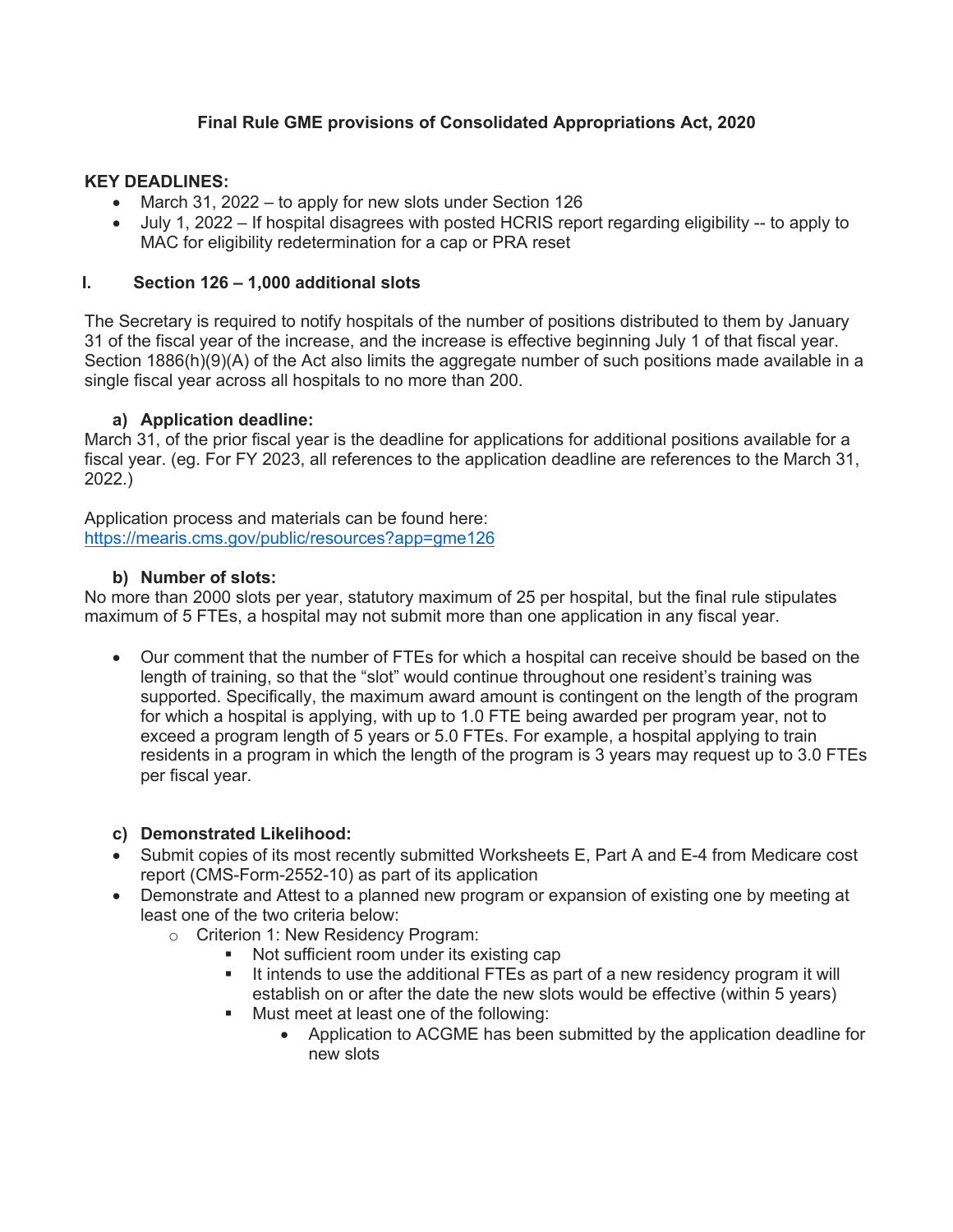- Hospital has written correspondence from ACGME or ABMS acknowledging receipt of application (or similar communication by the application deadline)
- o Criterion 2: Expansion of an existing residency program:
	- No sufficient room under their existing cap,
	- Intends to expand an existing program within 5 years and use those slots for that program
	- § Must meet at least one of the following:
		- Approval from appropriate governing body (ACGME or ABMS) to expand
		- Hospital has submitted a request by the application deadline

#### **d) Set-aside: 10 percent for each:**

(1) hospitals located in rural areas or that are treated as being located in a rural area (pursuant to sections  $1886(d)(2)(D)$  and  $1886(d)(8)(E)$  of the Act);

(2) hospitals in which the reference resident level of the hospital is greater than the otherwise applicable resident limit;

(3) hospitals in states with new medical schools or additional locations and branches of existing medical schools; and

(4) hospitals that serve areas designated as Health Professional Shortage Areas (HPSAs).

A qualifying hospital is a Category One, Category Two, Category Three, or Category Four hospital, or one that meets the definitions of more than one of these categories.

- **1)** Category One: Determination of Hospitals that are Located in a Rural Area or are Treated as Being Located in a Rural Area
	- Must fit criteria under sections  $1886(d)(2)(D)$  or  $1886(d)(8)(E)$ , as either located in a rural area or treated as such, respectively. (Rural classification under section 1886 (d)(2)(D) is if you are not in an urban Core-Based Statistical Area (CBSA), previously Metropolitan Statistical Area or MSA.
	- A table (CMS calls it Table 2) will be posted with the most recent final rule and on the CMS website to identify hospitals that are classified as rural for these purposes.
	- If a hospital is not listed as reclassified to rural on Table 2 but has been subsequently approved by the CMS Regional Office to be treated as being located in a rural area for purposes of payment under the IPPS as of the application deadline for additional positions for the fiscal year, the hospital must submit its approval letter with its application.
	- CMS will we permit hospitals that previously qualified as an RRC but lost their status due to the Office of Management and Budget (OMB) redesignation of the county in which they are located from rural to urban to be reinstated as an RRC. However, CMS states that "there are a relatively small number of hospitals with RRC status that are neither located in a rural area nor treated as being located in a rural area under section 1886(d)(8)(E) of the Act (approximately 11 percent). CMS clarifies that such hospitals, despite their status as RRCs, would not qualify under Category One.
- **2)** Category Two: Determination of Hospitals for which the Reference Resident Level of the Hospital is Greater than the Otherwise Applicable Resident Limit
	- These are "over cap" hospitals. Each hospital has a DME and an IME cap. A hospital can only apply for positions related to whichever (or both) caps are "over." For example, if a hospital has sufficient room under its IME cap to expand an existing program, but not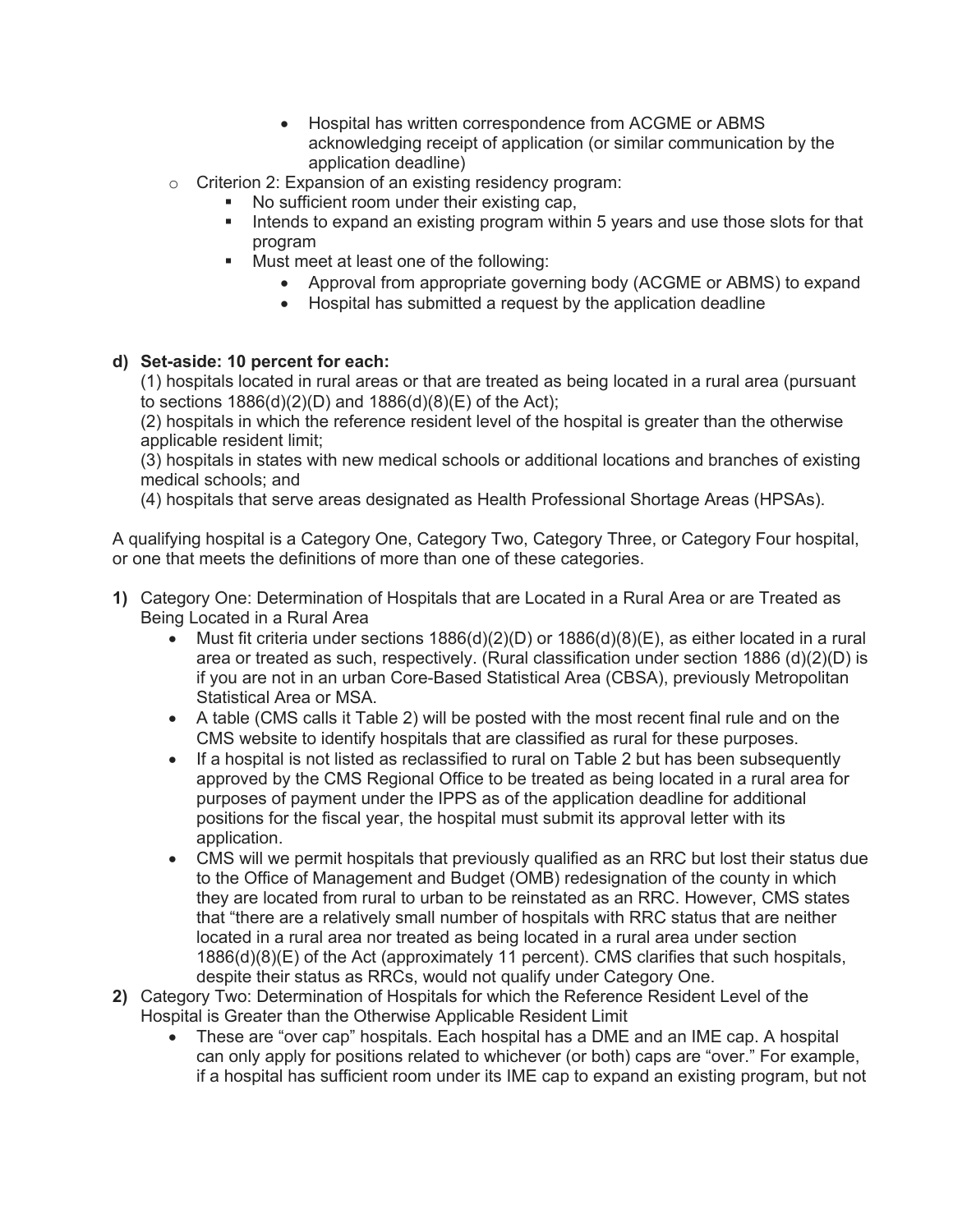under its direct GME cap, that hospital may only apply for direct GME residency positions, but not IME residency positions, to facilitate the planned expansion.

- **3)** Category Three: Determination of hospitals located in States with New Medical Schools, or Additional Locations and Branch Campuses
	- CMS proposed and now finalizes that hospitals located in the following 35 States and 1 territory" will fit this category:
	- Alabama, Arizona, Arkansas, California, Colorado, Connecticut, Delaware, Florida, Georgia, Idaho, Illinois, Indiana, Kansas, Kentucky, Louisiana, Massachusetts, Michigan, Mississippi, Missouri, Nevada, New Jersey, New Mexico, New York, North Carolina, Ohio, Oklahoma, Pennsylvania, Puerto Rico, South Carolina, Tennessee, Texas, Utah, Virginia, Washington, West Virginia, and Wisconsin.
- **4)** Category Four: Determination of Hospitals that Serve Areas Designated as Health Professional Shortage Areas under Section 332(a)(1)(A) of the Public Health Service Act
	- Geographic primary care HPSAs and mental health HPSAs will qualify (only for psychiatry and subspecialty psychiatric programs for the latter) with the following conditions:
		- i. Instead of just hospitals which have their main campuses or provider-based facilities within a geographic primary care or mental health HPSA, CMS's final rule will now allow hospitals where at least 50% of the training occurs in sites located in these HPSA's to be eligible to apply for additional positions under this category. The 50% training time will be substantiated by utilizing resident rotation schedules (submitted as part of IRIS) or similar documentation.
		- ii. Our joint family medicine comments recommended that CMS expand beyond hospital (or provider-based) sites of training and include non-hospital and nonprovider settings. We prevailed on this point. Specifically, CMS stated, "We are persuaded by commenters' arguments and agree that training in settings other than hospital settings is consistent with our goal of maximizing distribution of GME positions to residency programs serving underserved populations, including serving those in community settings, and should be counted toward meeting Category Four eligibility requirements." This includes training at VA facilities.
		- iii. A Category Four hospital must submit an attestation, signed and dated by an officer or administrator of the hospital who signs the hospital's Medicare cost report, that it meets the 50 percent requirement.
		- iv. CMS continues to welcome further feedback on the dependence of geographic HPSA residents on health services provided outside of their HPSA and are seeking comment on appropriate summary measures of where HPSA residents seek medical care as a feasible alternative for potential use in future rulemaking.

## **e) Prioritization of Applications from Hospitals for Residency Programs that Serve Underserved Populations"**

Note: prioritization is different/separate from qualification or eligibility.

1) Applications from hospitals for a fiscal year are grouped by the HPSA score of the application, with each grouping consisting of those hospitals with the same HPSA score. Applications are prioritized by descending HPSA score. Within each grouping, applications with equal priority (i.e., those with the same HPSA score) are next grouped by whether the application is from a hospital with a bed size of less than 250 beds, or 250 beds or more. Applications from hospitals with less than 250 beds are prioritized within each grouping. The number of beds in the hospital is determined in accordance with § 412.105(b). If there are insufficient slots available to be distributed to all applications with both the same HPSA score and the same bed size grouping,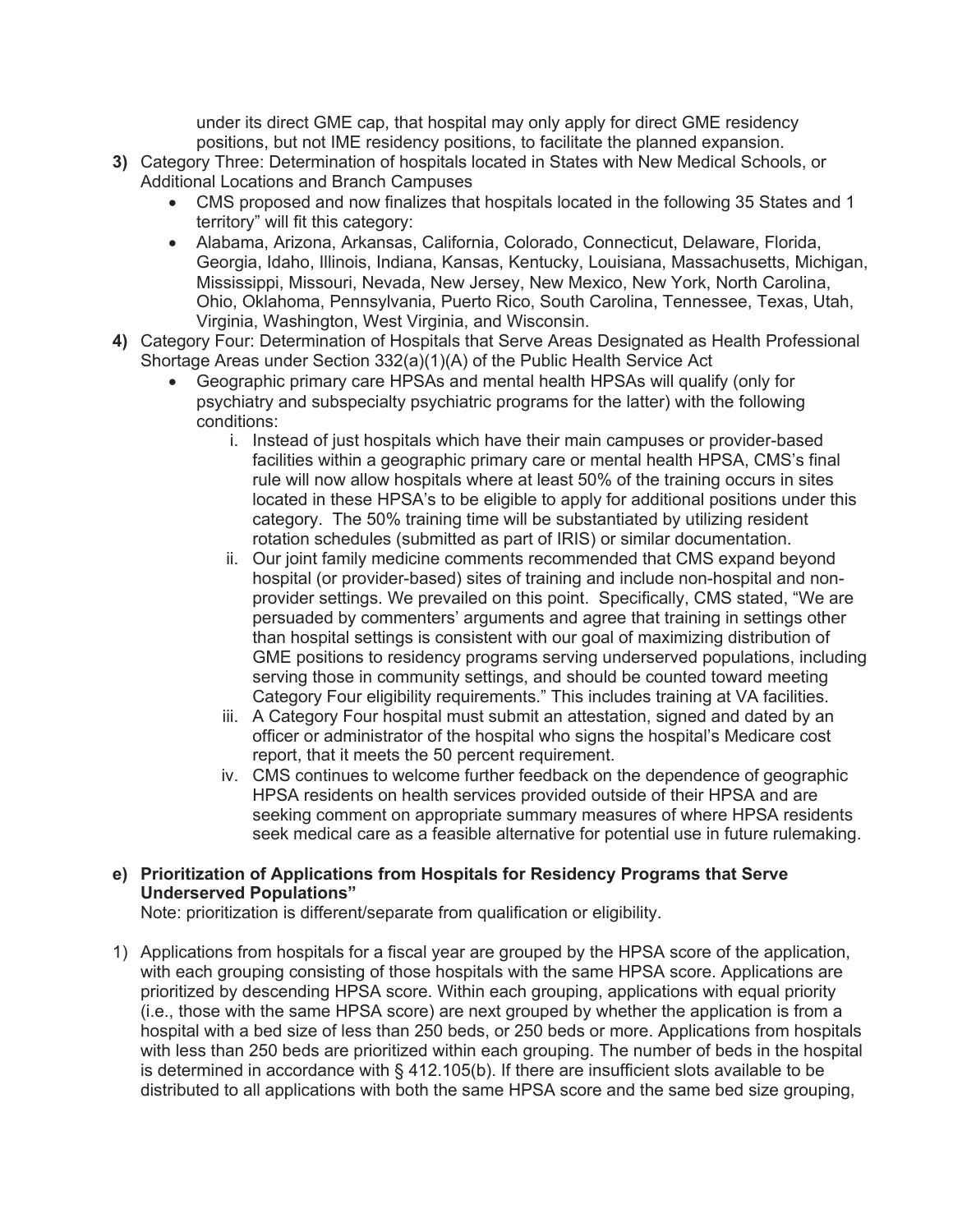the remaining available slots are prorated among those applications. See below for discussion of some specific comments and nuances.

- CMS notes that there is a difference between the Category Four qualification "requirement" and the prioritization "criterion" that 50 percent of a program's training time occur at training sites physically located in a HPSA. This section further refines the prioritization within eligible/qualifying hospitals.
- CMS adds population HPSA's to the prioritization. Specifically, training in designated underserved population of a population HPSA must be greater than 50%, and adds Tribal sites to the entities beyond HPSAs.
- CMS will use HPSA scores to determine prioritization (higher HPSA score equates with higher prioritization.) Also, the training time spent in Indian and Tribal facilities outside of a HPSA can count towards the minimum training time criterion for that HPSA, up to a maximum of 45 percentage points of the 50 percentage points required.
- We commented that CMS should include CMS should include as qualifying criteria (for a set-aside) applications from small hospitals with less than 250 beds and generally smaller hospitals with only one residency program. CMS declined to do that, but within the prioritization of allocation of positions, CMS stated that "there is merit in considering smaller hospital size as a tiebreaker when prioritizing applications with equal HPSA scores in order to further reduce the impact of proration. Of the two suggestions by commenters, bed count is one of the most transparent and currently used measures of hospital size (42 CFR § 412.105(b)). Therefore, if there are insufficient FTE slots remaining to distribute to applications with equal HPSA scores, we will first distribute FTE slots to applications from hospitals with less than 250 beds. If there are insufficient FTE slots to distribute to applications from hospitals with less than 250 beds, only then would we prorate among those applications. If there are sufficient slots to distribute to applications from hospitals with less than 250 beds, we would prorate the remaining slots among the applications from hospitals with 250 beds or more."
- CMS was intrigued by our recommendation of the incorporation of an "impact factor" that measures the proportion of residents that ultimately go on to practice in HPSAs, to help ensure that section 126 of the CAA distributions support physician pipelines that produce lasting benefits for underserved areas. CMS agrees that a measure of the extent to which residents later practice in underserved areas may be beneficial. To inform potential future rulemaking, they asked for further comment on how to best estimate the impact factor using appropriately comprehensive and transparent data sources across physician specialties, and how to weigh an impact factor in the prioritization.

## **II. Section 127 – Promoting Rural Hospital GME Funding Opportunity (RTT provisions)**

#### **a) New Provisions:**

This section of the statute does several things: 1) it removes the requirement that a rural track must be separately accredited.; 2) it allows for an increase in the cap for rural hospitals, not just the urban hospital, when an existing program establishes a training program in a rural hospital even if the rural program does not meet Medicare payment newness criteria; 3) it removes the rolling average provision for rural training programs, during its cap-setting period, and 4) it allows an urban hospital to establish additional sites for rural training programs rather than just the one first established. These changes apply to both direct and Indirect GME.

Regarding the rolling average, new programs beginning prior to Oct 1, 2022 will still be subject to the rolling average until the first cost period beginning on or after October, 1, 2022. This is a win for us in that the proposed rule stated that any programs started before October 1, 2022 would not be eligible for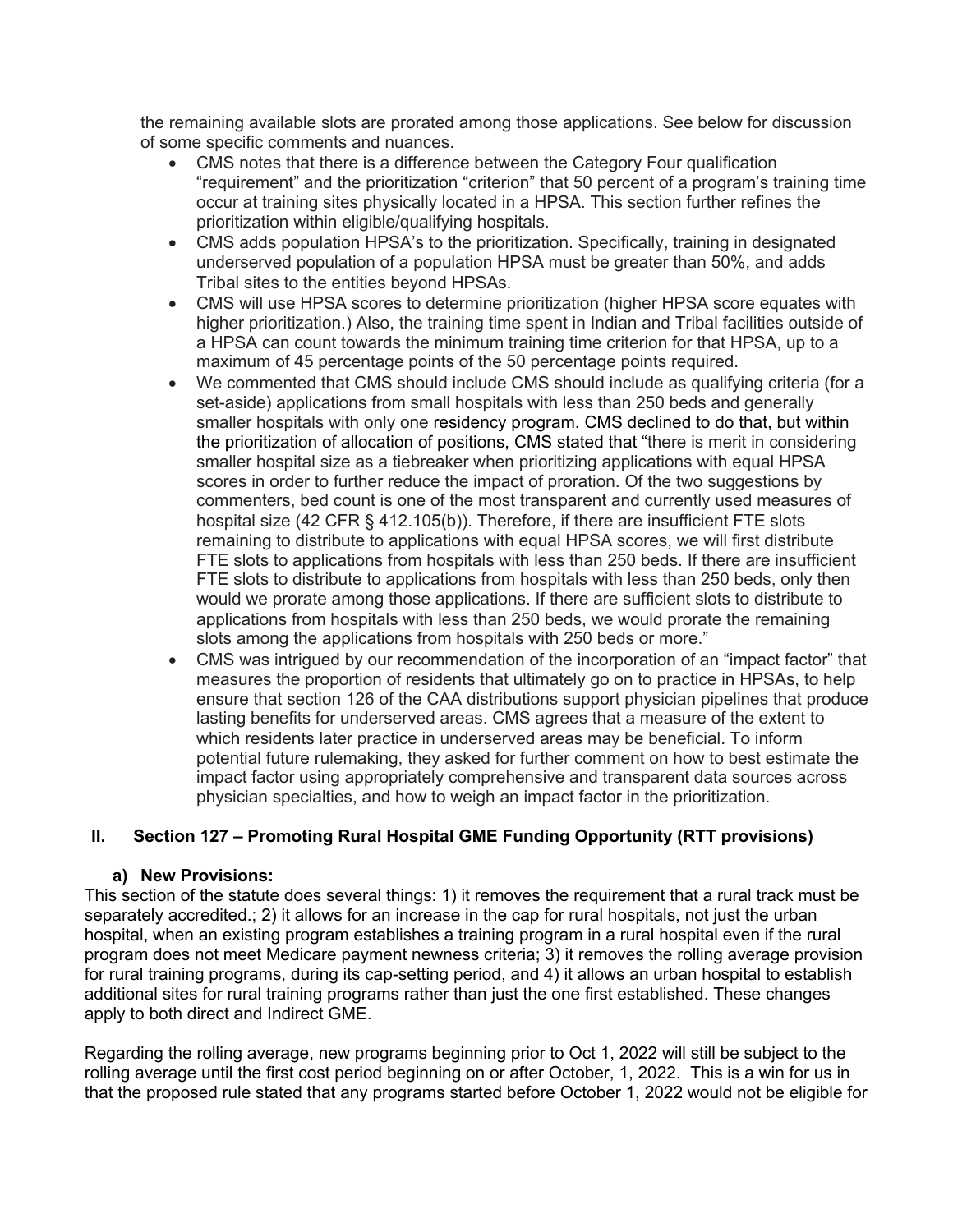the exemption from the rolling average. We requested that CMS allow the exemption for the cost periods after October 1, 2022. In the final rule CMS stated that "even for RTTs started prior to October 1, 2022, so long as the urban hospital and rural hospital are within the 5-year growth window for FTE residents participating in the RTT, the earliest a hospital can first benefit from the rolling average exemption is a hospital's first cost reporting period beginning on or after October 1, 2022.

Also, the term rural track will no longer be used. Rural tracks will now be considered rural track programs (RTPs<sup>1</sup>). To be considered a rural training program, at least 50% of training time of at least a subset of residents, must be in rural locations. In other words, the entire approved program is now a rural track program with a portion or all of its residents training in rural areas for at least 50% of their training time. Specifically, "Rural Track Program means, effective for cost reporting periods beginning on or after October 1, 2022, an ACGME-accredited program in which all, or some, residents/fellows gain both urban and rural experience with more than half of the education and training for the applicable resident(s)/fellow(s) taking place in a rural area as defined at 42 CFR 412.62(f)(iii). Other programs that don't meet these criteria will just be called programs.

## **b) Clarification of regulations not altered in this section:**

- The new regulations do not allow for expansion of existing rural sites.
- GME affiliation agreements are not allowed

## **c) Documentation Requirements:**

CMS will amend or clarify as necessary the Medicare cost report, CMS-2552-10, Worksheets E, Part A for IME and E-4 for direct GME, to accommodate additional rural track limitations.

Hospitals will need to provide the following:

- The ACGME accreditation for the program as a whole (that is, both urban and rural training components), and documents showing whether the urban and rural participating sites are starting the RTP for the first time in this particular specialty, or whether the urban and rural hospital already have an RTP in this specialty, but are adding additional participating sites to the RTP.
- Resident rotation schedules (or similar documentation) showing that residents in the specified RTP spend greater than 50 percent of their training in a geographically rural area in the 5-year growth window in order to receive IME and direct GME rural track FTE limitations. In the instance where only a subset of the residents in the particular program are participating in the RTP, and the training time of the RTP residents is included in the main rotation schedule for the entire program, the hospital must specifically highlight the names of the residents and their urban and rural training locations on the main rotation schedule, so that the MAC can easily identify which residents are training in the RTP, where they are training, and be able to verify that over 50 percent of their training time is spent in a rural area.
- The number of FTE residents and the amount of time training in all 5 program years at both the urban and rural settings since establishment of a Rural Track Program (based on the rotation schedules), so that this information is available to the MAC when needed in auditing the accuracy of the RTP FTE cap limitation established by the hospital in the cost reporting period that coincides with or follows the start of the sixth program year of the RTP.

<sup>1</sup> the ACGME defines Rural Track Program (RTP) as follows: **ACGME Rural Track Program (RTP) –** An ACGME-accredited program with a unique 10-digit identifier in which residents/fellows gain both urban and rural experience with more than half of the education and training for each resident/fellow taking place in a rural area (any area outside of a Core-Based Statistical Area (CBSA)). CMS doesn't require a unique 10 digit identifier or that "each" resident spends more than 50% time in rural training.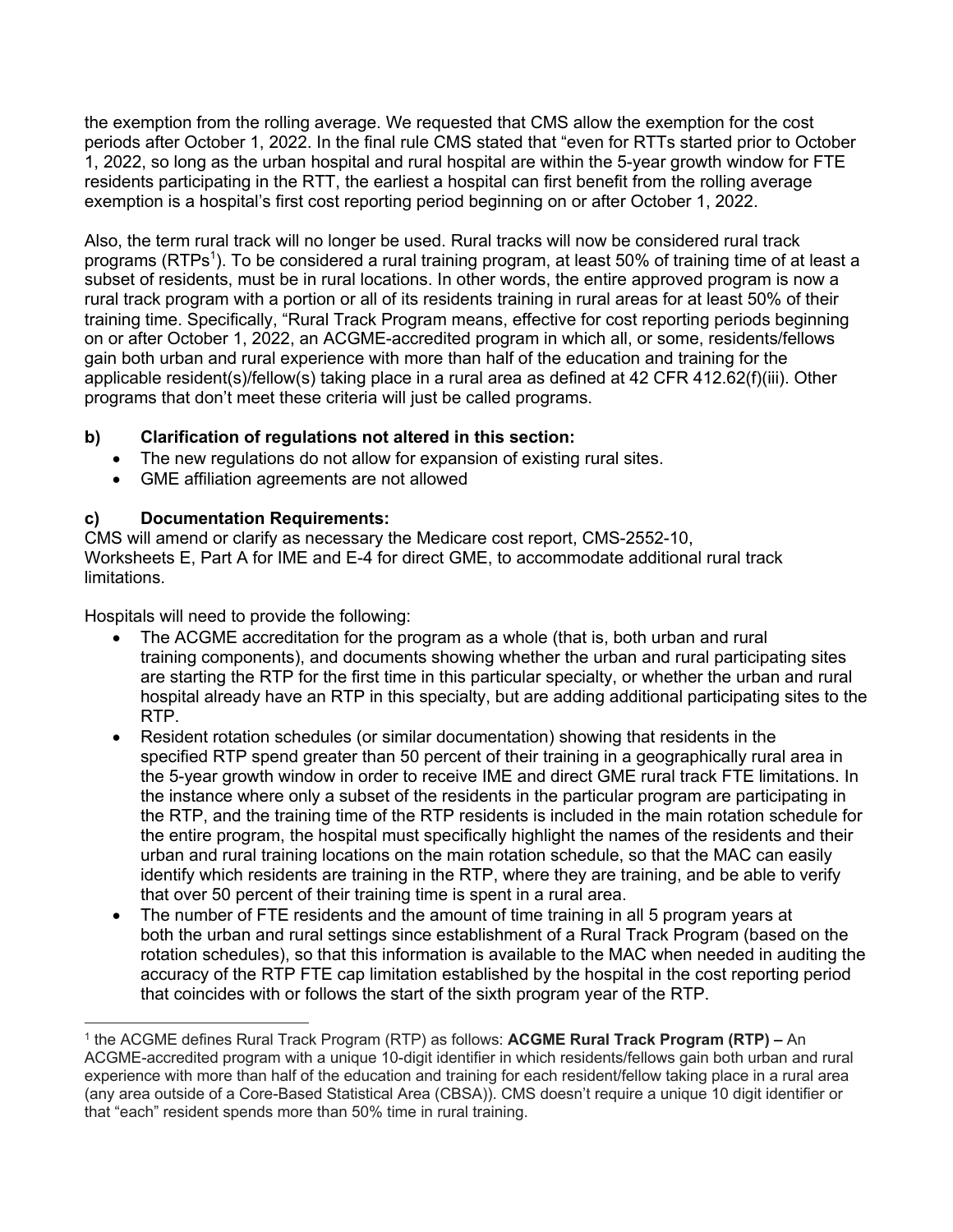CMS recommends that a hospital that believes it qualifies for an RTP FTE limitation should approach its MAC showing it meets the greater than 50 percent rural training requirement, and the MAC may adjust the hospital's interim rates so that effective for a cost report starting on or after October 1, 2022, the hospital could receive increased IME and direct GME payment as appropriate.

#### **d) Clarification of Definitions:**

- CMS, in response to comments will be using ACGME terminology going forward. The will, instead of referring to the "core" and "hub" for the urban hospital, and "spoke" for the rural training sites, they will refer to the urban hospital(s) as the "primary clinical site," and will refer to the various other training locations as either the "rural hospital participating site," if the site is a rural hospital, or the "rural non-provider participating site" if the site is an ambulatory clinic, or some other non-hospital site.
- If a hospital is physically located in an urban area but is reclassified to rural areas under 42 CFR 412.103, it is treated as rural for IPPS payment purposes, which includes IME. However, 42 CFR 412.103 does not affect direct GME because direct GME is addressed under section 1886(h) of the Act. This means that such a hospital is rural for IME purposes, but it is urban for direct GME purposes (because it is still physically located in an urban area).

#### **III. Section 131: Addressing Adjustment of Low Per Resident Amounts (Direct GME) and Low FTE Resident Caps (Direct GME and IME) for Certain Hospitals (Rotator Issues)**

This section of the CAA was legislation we supported and worked for its enactment for years. A legislative fix to a problem many hospitals faced after being deemed teaching hospitals by CMS by hosting a minimal number of rotators (residents training for brief periods of time), even just one. Many hospitals were frozen with low caps (below 1 or 3 FTEs) or with low or even zero PRAs. This section of the final rule implements changes to allow for a one-time resetting (within 5 years of enactment) of either the cap or PRA, or both, for eligible hospitals and for hospitals to allow up to 1 FTE a year of rotators in the future without a cap or PRA being set. Date of enactment for these provisions is December 27, 2020. The recalculation period begins on December 27, 2020 and ends 5 years later – December 26, 2025.

#### **Key Information:**

**If a hospital is eligible for a reset according to the HCRIS data (see below), it should request a reset from its MAC** *when it starts a new program* **and trains more than 1 FTE in that new program** *on or after enactment and 5 years after that***.**

#### **If a hospital disagrees with the information regarding eligibility contained in the HCRIS report they have a one-time only opportunity to request a redetermination. Applications, including all documentation must be received by the MAC by July 1, 2022**

To identify if your hospital is eligible for a reset, without further review from your MAC, find your hospital in a posting on the CMS website (see below) containing an extract of the HCRIS cost report worksheets on which the FTE counts, caps, and PRAs, if any, would have been reported, starting with cost reports beginning in 1995.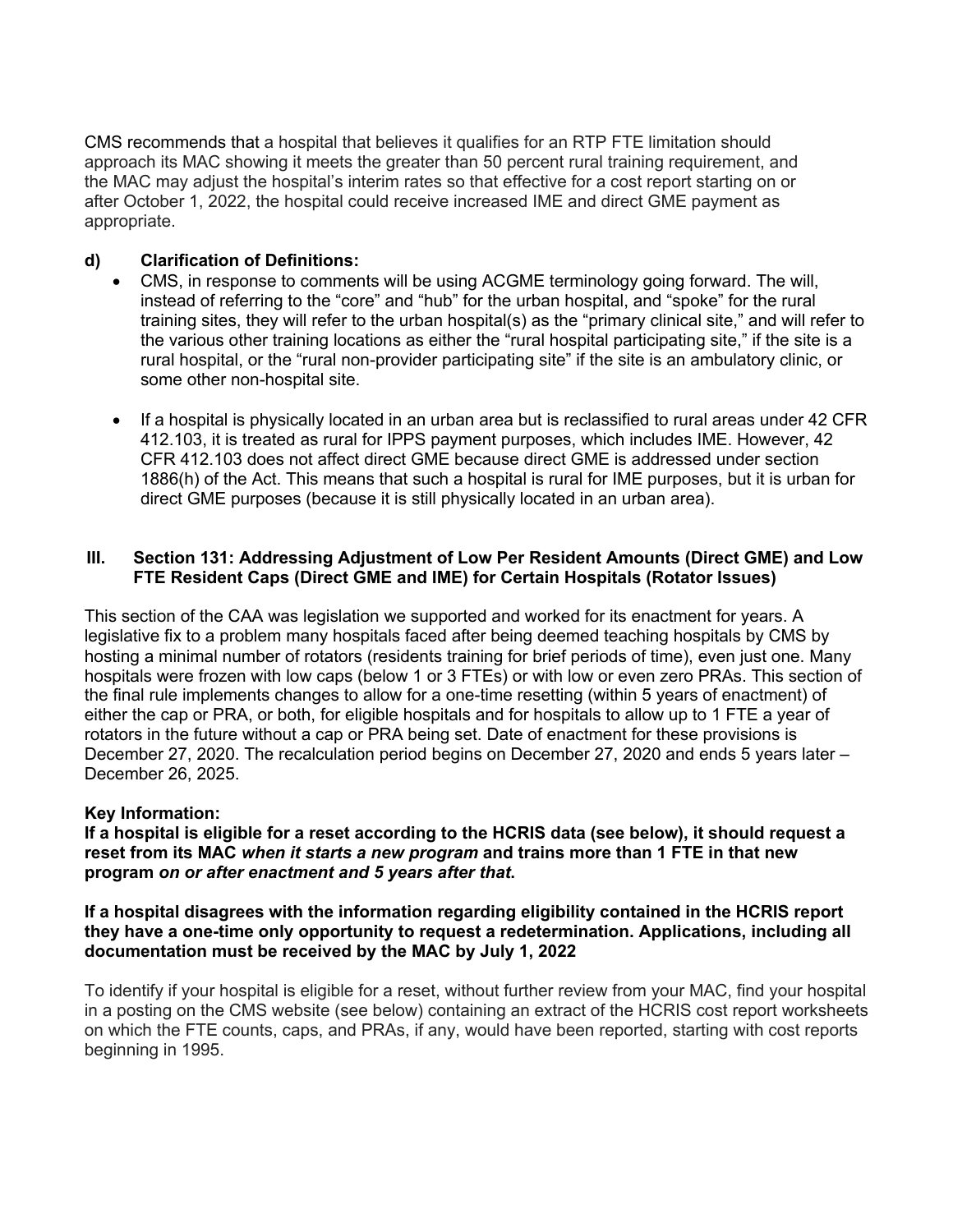CMS is instructing MACs to only first accept reviews of PRAs or FTE caps from open or reopenable cost reports, with the exception of a Category A hospital or a Category B hospital that agrees with what is/is not reported in the HCRIS posting). This file can be found on the CMS website at: https://www.cms.gov/Medicare/Medicare-Fee-for-Service-Payment/AcuteInpatientPPS/DGME

Examples of hospitals that would qualify for a reset based on the HCRIS extract without need for further MAC review are as follows:

- The hospital's cost report in HCRIS that ended on or before December 31, 1996 shows an FTE count of less than 1.0 for either IME or direct GME (Category A).
- The hospital's cost report in HCRIS that began on or after October 1, 1997, and before enactment of section 131 of CAA shows an FTE count of not more than 3.0 for either IME or direct GME (Category B).
- A hospital's employee(s) recall that residents were trained at the hospital, but no FTEs were reported on any settled Medicare cost report, as shown in HCRIS.
- A hospital where FTEs are reported on a settled cost report, but the FTE cap lines are not filled (this hospital would be eligible for new FTE caps).
- A hospital with FTEs reported on a settled cost report, but the PRA lines are not filled in on that earliest cost report where FTEs are reported (this hospital would be eligible for a new PRA).
- A hospital with a PRA reported on a settled cost report, but no FTEs are reported on the earliest cost report in which the PRA is reported, so the amount of FTEs used to determine that PRA cannot be determined (this hospital would be eligible for a new PRA).

# **1) Adjusting the PRA:**

## **a) Eligibility for adjusting a hospital's PRA:**

The rule establishes two categories of hospitals (Category A and B). A Category A Hospital is one that (as of date of enactment) has a PRA that was established based on less than 1.0 FTE in any costreporting period before Oct 1, 1997 (enactment of the Balanced Budget Act – when caps were first set.) A Category B hospital as of date of enactment has a PRA that was established based on training 3 or less FTEs in a cost reporting period on or after Oct 1, 1997 and before the date of enactment. (See CMS website mentioned above to check your hospital's eligibility.)

A reset would not be triggered until a hospital trains at least one FTE (for a Category A hospital) or more than three FTEs (for a Category B hospital) in a cost reporting period beginning after enactment and within the five year window.

## **b) Setting a new PRA:**

The current regulations on how a PRA is set will be used to determine a new PRA for eligible hospitals. Once set (re-set) the PRA will become permanent, only updated for inflation in subsequent years. CMS will not round up the FTE numbers when addressing thresholds. For example, an FTE count of .99 would not trigger a reset for a category A hospital.

The new teaching hospital's PRA generally will be based on the lower of –

- The hospital's actual cost per resident incurred in connection with the GME program(s) based on the cost and resident data from the hospital's replacement base year cost reporting period; and
- The updated weighted mean value of per resident amounts of all hospitals located in the same geographic wage area is calculated using all per resident amounts (including primary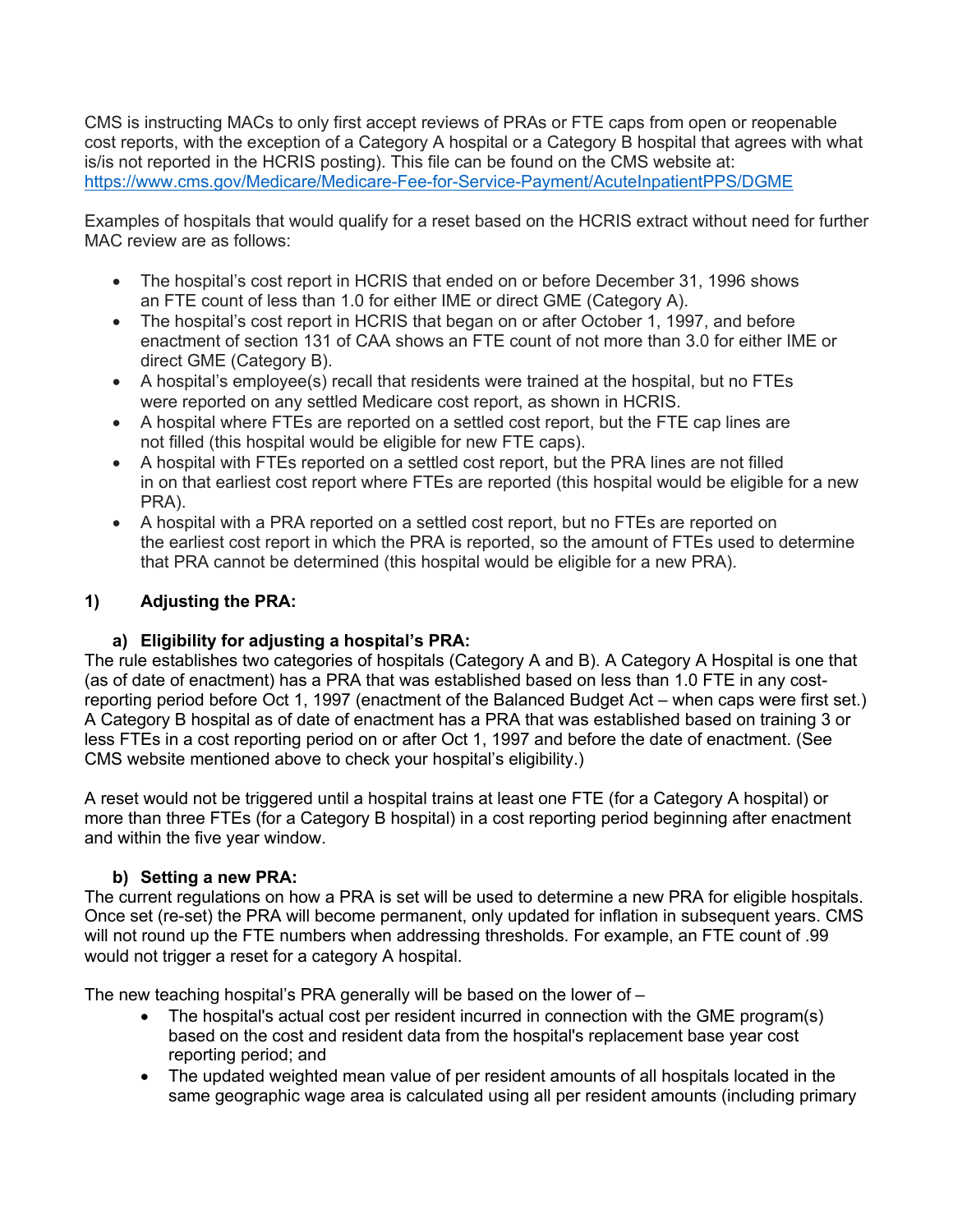care and obstetrics and gynecology and nonprimary care) and FTE resident counts from the most recently settled cost reports of those teaching hospitals.

• If there are fewer than three existing teaching hospitals with per resident amounts that can be used to calculate the weighted mean value per resident amount, for base periods beginning on or after October 1, 1997, the per resident amount equals the updated weighted mean value of per resident amounts of all hospitals located in the same census region.

## **c) GME affiliation agreement exception:**

CMS will establish a PRA in the instance where a hospital trains less than 1.0 FTE and that hospital has entered into a Medicare GME affiliation agreement for that training. However, in the instance where a hospital did not enter into a Medicare GME affiliation agreement for that training, CMS will only establish a PRA when a hospital trains at least 1.0 FTE.

## **d) Documentation Requirements:**

All hospitals, even if they do not classify as Category A or Category B Hospitals, must enter the FTE counts on Worksheets E, Part A and E-4 of the CMS-Form-2552-10, for cost reporting periods during which the hospital trains at least 1.0 FTE. In addition, the hospital must provide the information required by the Interns and Residents Information System (IRIS) software for a cost report that contains at least 1.0 FTE on Worksheets E, Part A (IME) and E-4 (direct GME). Note: If the hospital participates in a GME affiliation agreement it must report on all FTEs whether they reach the 1.0 FTE threshold or not.

## **2) Adjusting a hospital's FTE Resident Caps:**

Similar to the PRA reset, CMS establishes two categories of hospitals; Category A has a cap of less than 1.0 FTE determined in 1997 (based on 1996 base year); Category B would have a cap of 3 or less FTEs based on any year since 1997 until enactment. (Check the CMS website for eligibility)

The adjustment to each qualifying hospital's cap for new residency training program(s) would be equal to the sum of the products of--

- The highest total number of FTE residents trained in any program year during the fifth year of the first new program's existence at all of the hospitals to which the residents in the program rotate;
- The number of years in which residents are expected to complete the program, based on the minimum accredited length for each type of program.
- The ratio of the number of FTE residents in the new program that trained at the hospital over the entire 5-year period to the total number of FTE residents that trained at all hospitals over the entire 5-year period.

CMS will issue instructions to the MACs and to hospitals to provide for an orderly process of request and review for the purpose of receiving replacement FTE resident caps. The MACs of the Category A and Category B Hospitals will review the FTEs reported in the Medicare cost reports, as well as rotation schedules, information regarding any non-provider-site training, and accreditation information, etc., to determine at what point the requisite threshold of FTE residents are trained.

Note: It is incumbent on a hospital to approach its MAC to request a PRA or cap reset; CMS will not instruct MACs to reach out to individual hospitals.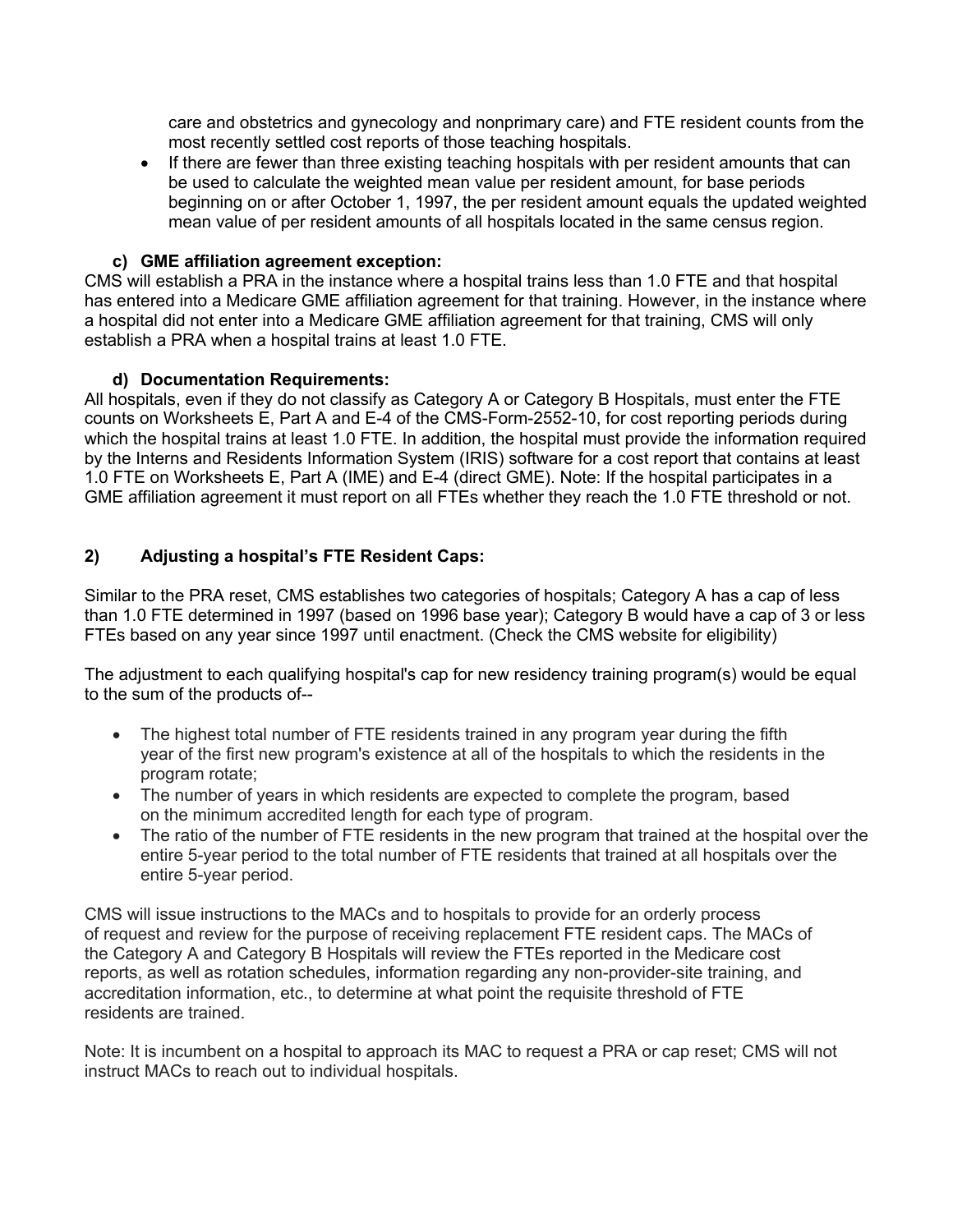## **a) Documentation Requirements if hospital is eligible based on HCRIS:**

- Hospitals must provide at a minimum, rotation schedules, training agreements, and ACGME accreditation information
- CMS doesn't plan to reopen cost reports beyond their 3-year reopening period, but would refer to and use whatever contemporaneous documentation they might need to establish the FTE resident caps.

#### **a) One-Time Deadline to Request Reconsideration and Review by the MAC for Possible Category B Hospitals:**

If, for open or reopenable cost reports, there is a PRA and/or FTE caps reported on the HCRIS web posting, and the potential Category B hospital believes the information is incorrect and that it is eligible, the hospital has a 1-time opportunity to request reconsideration by its MAC which must be submitted electronically and received by the MAC on or before July 1, 2022.

The MAC will then review the information within a specified timeframe to be determined by CMS and make a determination as to the hospital's eligibility for a PRA and/or FTE cap reset based on the adequacy of the documentation submitted by July 1, 2022. The decision issued by the MAC to the hospital would be final. Hospitals that disagree with the MAC's determination could appeal to the Provider Reimbursement Review Board for review, assuming that all conditions for appeal are met.

## **Additional documentation needed for these hospitals:**

**PRA:** The hospital must include documentation showing that the PRA base period started prior to December 27, 2020, and that the 5-year cap building window ended in a cost reporting period that started prior to December 27, 2020. Such documentation includes the following:

- The date that residents in a new program first rotated into this hospital (see August 27, 2009 IPPS final rule (74 FR 43908) for definition of new program).
- Whether that date was the first time residents began training at ANY rotational site for that program, or whether residents in that program had previously rotated to other sites before rotating into this hospital.

**FTE Cap**: The main documentation needed for FTE cap support and for the FTEs claimed on the earliest cost report which will be used to determine if the hospital meets the less than 1.0 FTE or not more than 3 FTEs requirement for the PRA is:

- the program approvals;
- the rotation schedules showing the location of the residents, either within hospitals or nonprovider sites.
- The Intern and Resident Information System (IRIS) (to be used only as an audit tool until direct GME and IME counts on the IRIS and the cost report match);
- a resident's Foreign Medical Graduate Examination in the Medical Sciences certificate (FMGEMS) status for direct GME;
- information whether the resident is full-time/parttime at the hospital;
- agreements between the hospitals and program approval if the resident is floating from another hospital's program.

Documentation to establish a PRA includes payroll and employment data indicating payment of residents' salaries and fringe benefits if the hospital employs the residents, contracts with medical schools or other hospitals which employ the residents specifying the charges to the